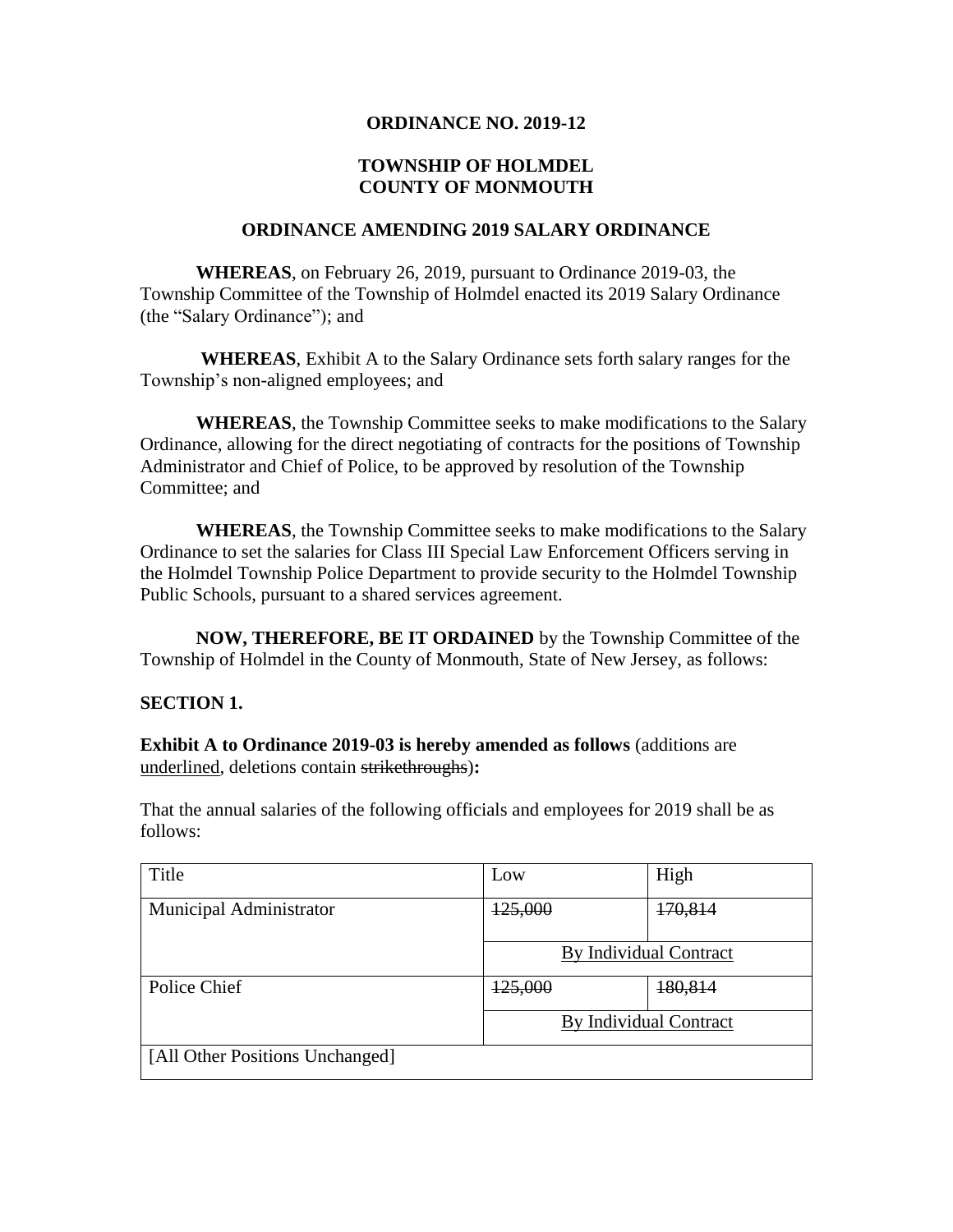The following positions shall be compensated at the following rates for part-time work:

| Title                                          | Low   | High |
|------------------------------------------------|-------|------|
| Special Law Enforcement Officer – Class<br>TTT | 30/hr |      |
| [All Other Positions Unchanged]                |       |      |

# **SECTION 2.**

**Section 2 to Ordinance 2019-03 is hereby amended as follows** (additions are underlined, deletions contain strikethroughs)**:**

The exact compensation to be paid to each Non-Aligned Employee listed in Exhibit "A" shall be set by resolution of the Township Committee within the ranges set forth in this Ordinance, to the extent the exact compensation is not set by the terms of this Ordinance or an individual contract approved by duly adopted resolution. Said exact compensation shall be within the ranges set forth in this Ordinance.

#### **SECTION 3. Effective Date.**

This Ordinance shall take effect after final adoption and approval pursuant to law. Notwithstanding the foregoing, unless and until the Township Committee approves entry into an individual contract for any current employee occupying a position that becomes subject to individual contract by operation of this Ordinance, said employee shall continue to be compensated at his or her salary established and in force prior to final adoption of this Ordinance.

#### **SECTION 4. Retroactive Effect.**

The provisions of this Ordinance shall be given retroactive effect as necessary to authorize the Township Committee to enter into new individual contracts, with any current employee occupying a position that becomes subject to individual contract by operation of this Ordinance, which may contain retroactive effect including retroactive salary increases reflecting across-the-board adjustments afforded to similarly situated personnel.

#### **SECTION 5. Severability.**

If any section, subsection or paragraph of this Ordinance be declared unconstitutional, invalid or inoperative, in whole or in part, by a court of competent jurisdiction, such chapter, section subchapter or paragraph shall to the extent that is not held unconstitutional, invalid or inoperative remain in full force and effect and shall not affect the remainder of this Ordinance.

#### **SECTION 6. Repealer.**